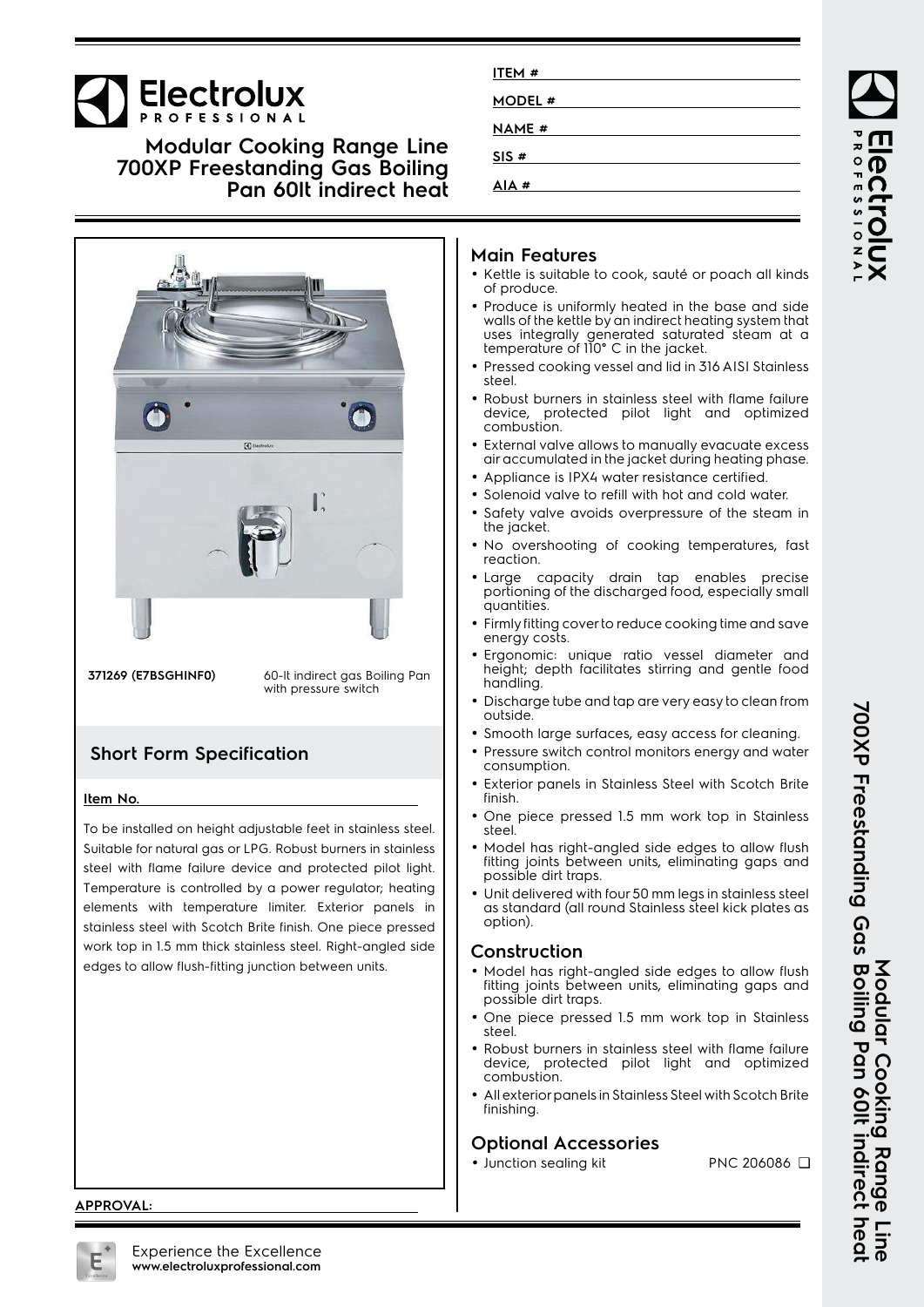

| • Draught diverter, 150 mm diameter<br>• Matching ring for flue condenser, 150                     | PNC 206132<br>PNC 206133 | ❏<br>❏   |
|----------------------------------------------------------------------------------------------------|--------------------------|----------|
| mm diameter<br>Kit 4 wheels - 2 swivelling with brake -<br>it is mandatory to install Base support | PNC 206135               | ❏        |
| and wheels                                                                                         |                          |          |
| • Flanged feet kit                                                                                 | PNC 206136               | ❏        |
| • Frontal kicking strip for concrete<br>installation, 400mm                                        | <b>PNC 206147</b>        | ∩        |
| • Frontal kicking strip for concrete<br>installation, 800mm                                        | PNC 206148               | ❏        |
| • Frontal kicking strip for concrete<br>installation, 1000mm                                       | <b>PNC 206150</b>        | ⊓        |
| • Frontal kicking strip for concrete<br>installation, 1200mm                                       | <b>PNC 206151</b>        | ❏        |
| • Frontal kicking strip for concrete<br>installation, 1600mm                                       | <b>PNC 206152</b>        | ⊓        |
| · Frontal kicking strip, 800mm (not for<br>refr-freezer base)                                      | PNC 206176               | ❏        |
| • Frontal kicking strip, 1000mm (not for<br>refr-freezer base)                                     | <b>PNC 206177</b>        | ❏        |
| • Frontal kicking strip, 1200mm (not for<br>refr-freezer base)                                     | <b>PNC 206178</b>        | ∩        |
| · Frontal kicking strip, 1600mm (not for<br>refr-freezer base)                                     | <b>PNC 206179</b>        | ⊓        |
| • Kit 4 feet for concrete installation (not                                                        | <b>PNC 206210</b>        | ❏        |
| for 900 line free standing grill)<br>• Flue condenser for 1 module, 150 mm                         | PNC 206246               | ◻        |
| diameter<br>• Pair of side kicking strips                                                          | <b>PNC 206249</b>        | ❏        |
| • Pair of side kicking strips for concrete                                                         | <b>PNC 206265</b>        | ∩        |
| installation                                                                                       |                          |          |
| • Chimney upstand, 800mm                                                                           | PNC 206304               | ❏        |
| • Right and left side handrails                                                                    | PNC 206307               | ❏        |
| Back handrail 800 mm                                                                               | PNC 206308               | ∩        |
| • Base support for feet or wheels -<br>400mm (700/900)                                             | PNC 206366               | ∩        |
| • Base support for feet or wheels -<br>800mm (700/900)                                             | PNC 206367               | □        |
| • Base support for feet or wheels -<br>1200mm (700/900)                                            | <b>PNC 206368</b>        | ❏        |
| • Base support for feet or wheels -<br>1600mm (700/900)                                            | PNC 206369               |          |
| • Base support for feet or wheels -<br>2000mm (700/900)                                            | PNC 206370               | ❏        |
| • Rear paneling - 800mm (700/900)                                                                  | PNC 206374               | ⊐        |
| • Rear paneling - 1000mm (700/900)                                                                 | PNC 206375               | ❏        |
| • Rear paneling - 1200mm (700/900)                                                                 | PNC 206376               | ❏        |
| • Kit G.25.3 (NI) gas nozzles for 900                                                              | PNC 206463               | <b>□</b> |
| boiling pans                                                                                       |                          |          |
| • 2 side covering panels for free standing PNC 216000<br>appliances                                |                          | ❏        |
| • Frontal handrail, 800mm                                                                          | PNC 216047               | ◻        |
| • Frontal handrail, 1200mm                                                                         | PNC 216049               | ❏        |
| • Large handrail - portioning shelf,<br>800mm                                                      | <b>PNC 216186</b>        | n        |
| • 1-section noodle basket for 60lt boiling<br>pans                                                 | PNC 921626               | ❏        |
| • Trolley with lifting & removable tank                                                            | <b>PNC 922403</b>        | ❏        |
| • Measuring rod for 60 I Boiling Pan                                                               | PNC 927000               | ❏        |
| • Pressure regulator for gas units                                                                 | PNC 927225               | Q.       |

The company reserves the right to make modifications to the products without prior notice. All information correct at time of printing.